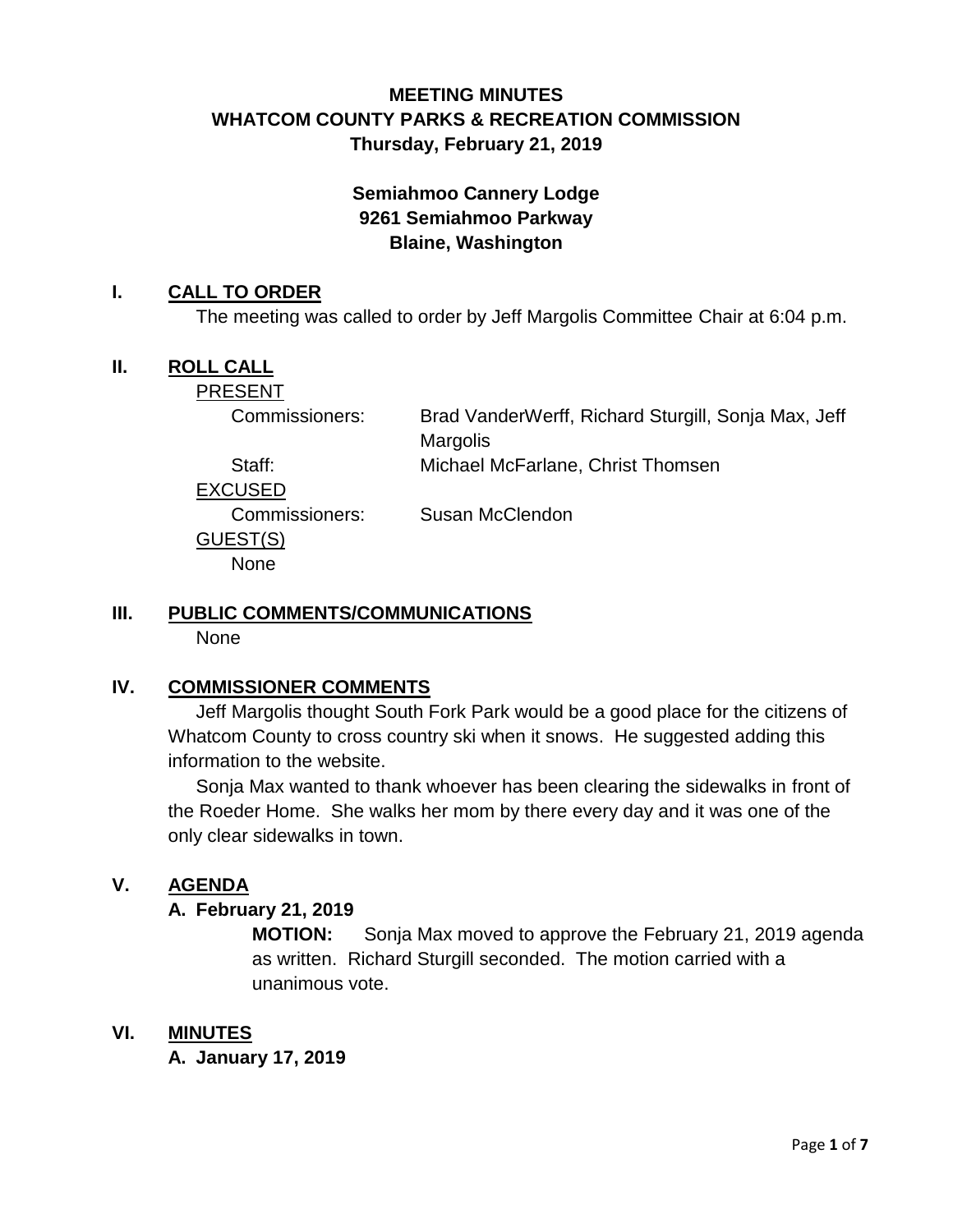**MOTION:** Brad VanderWerff moved to approve the January 17, 2019 Minutes as written. Sonja Max seconded. The motion carried with a unanimous vote.

### **VII. STAFF REPORTS**

### **A. Planning & Development Report (presented by Michael McFarlane)**

- **i. Lighthouse Marine Park Playground –** The playground equipment was delivered and the crew is scheduled to install it later this spring. The crew will also be finishing up paving around the picnic shelters and installing the site furnishings.
- **ii. Maple Creek Campground Renovation at Silver Lake Park –** The necessary permits have been acquired. Atterbury Consultants was hired earlier this year to appraise and evaluate the trees that will be removed. The timber sale was advertised this week and will be awarded in early March. Tree removal is scheduled to be completed by April  $12<sup>th</sup>$ . The engineer for the campground renovation project has completed 90% of the drawings for the bid documents and Parks will provide comments by February 26<sup>th</sup>. The project will be bid in March and awarded by April  $1^{st}$ ; construction will begin as soon as the trees have been removed. The contractor will then have 60 work days to complete the improvements. The targeted completion date is mid-July depending on the start date and weather delays.
- **iii. South Fork Park –** The final grant application has been submitted and Rod will give a presentation in Olympia on February  $26<sup>th</sup>$ . This grant is for trail development and a bridge across Hutchinson Creek to connect the trailhead at South Fork Park to the Nessett Farm.
- **iv. Lighthouse Marine Park Dock –** Rod gave a presentation to the County Council regarding the challenges with the Lighthouse Marine Park Dock. A budget supplemental in the amount of \$50,000 will be put forth to the Council to repair the current dock. The Council will decide whether or not to repair the dock, and if it is repaired, whether or not it will be returned to Lighthouse Marine Park or put in a different park. Christ and Rod went to Point Roberts last night to update the Point Roberts Citizens Advisory Committee on this issue.
- **v. Whatcom Parks & Recreation Foundation Trail Summit –** Rod will be presenting a trail overview at the Whatcom Parks & Recreation Foundation Trail Summit next Thursday.

### **B. Operations Report – Christ Thomsen**

**i. Staff –** The Parks Department has been fully staffed the last two months. The Maintenance Worker II who works predominantly at the Bellingham Senior Activity Center providing janitorial services and building/grounds maintenance is retiring at the end of February. That job was posted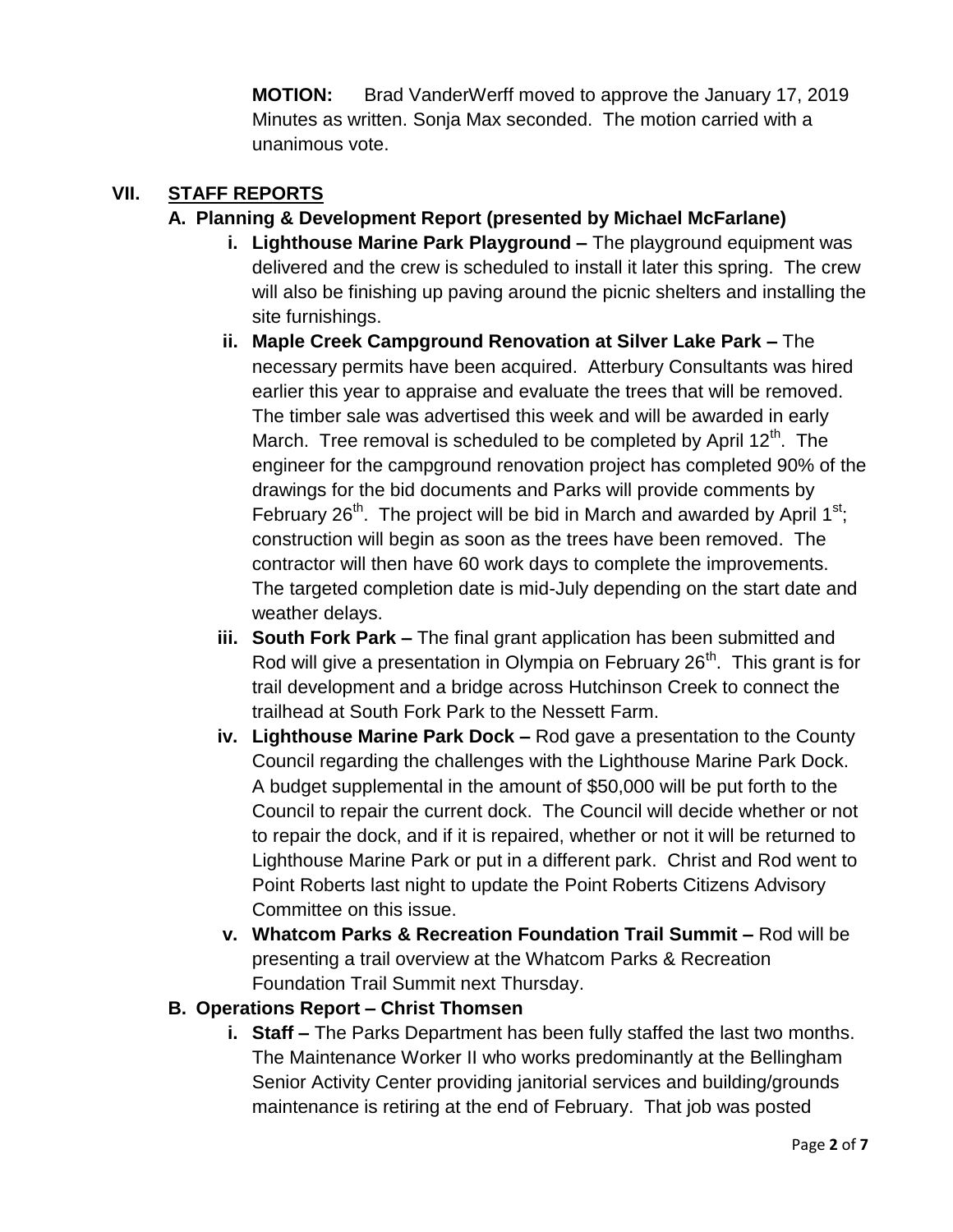internally, but no applications were received; it is now being posted externally. The Outdoor Program Coordinator who takes out of custody work crews from the Jail Work Center into the parks for maintenance is retiring at the end of May. That position will be posted internally before the employee's retirement date. The first round of applications for seasonal employment was received yesterday and will be reviewed right away. There are quite a number of returning staff, which is really nice, as they are familiar with the jobs and the parks.

- **ii. Storm and Snow Response –** Since the December storm, WC Parks Employees have been very busy with storm response. A lot of trees fell at Silver Lake during that storm which created hazard trees and snags that need to be addressed. The recent snow storm caused even more trees to fall; including trees that fell on three buildings. Fortunately, there was no damage to the buildings. There are another 20 trees that need to be taken out so that they don't fall on structures or people. This work is necessary, but affects other work that should be getting done. It's good to receive positive feedback about the snow response in WC Parks. When snow falls, the top priority is to get to the offices and parking lots cleared so that everyone can get to work. The Range is next because of the public and contract access to that location. After that, the Senior Centers, Roeder Home, Hovander, and other satellite properties are taken care of. WC Parks Employees have shoveled a lot of snow in the last couple of weeks to keep our facilities open and safe. There's at least two more weeks' worth of work cutting trees, from Point Roberts to Silver Lake. It won't be until summer that the damage at Canyon Lake Community Forest can be evaluated and addressed.
- **iii. Whatcom Humane Society at Nugent's Corner –** The amendment to extend the Whatcom Humane Society's lease at Nugent's Corner for one year was sent to them today. Once it's signed and returned to WC Parks, it will be sent to the Executive's Office. Christ did a site visit and found that the building is probably not in any better condition than it was when it was originally leased to the Whatcom Humane Society. WC Parks will look at all options for that property prior to the Whatcom Humane Society vacating so that it doesn't sit too long once it's empty.
- **iv. Puget Sound Energy –** A couple of Puget Sound Energy power poles broke at Lake Samish Park during the December storm. WC Parks has been working with PSE to insure access through their easement to repair the poles, some of which had to be flown in. That work was done yesterday, so PSE should be done with most of the work out there. There was some impact to visitors because PSE vehicles and equipment were in the parking lot, but WC Parks employees were able to maintain safe public access the entire time.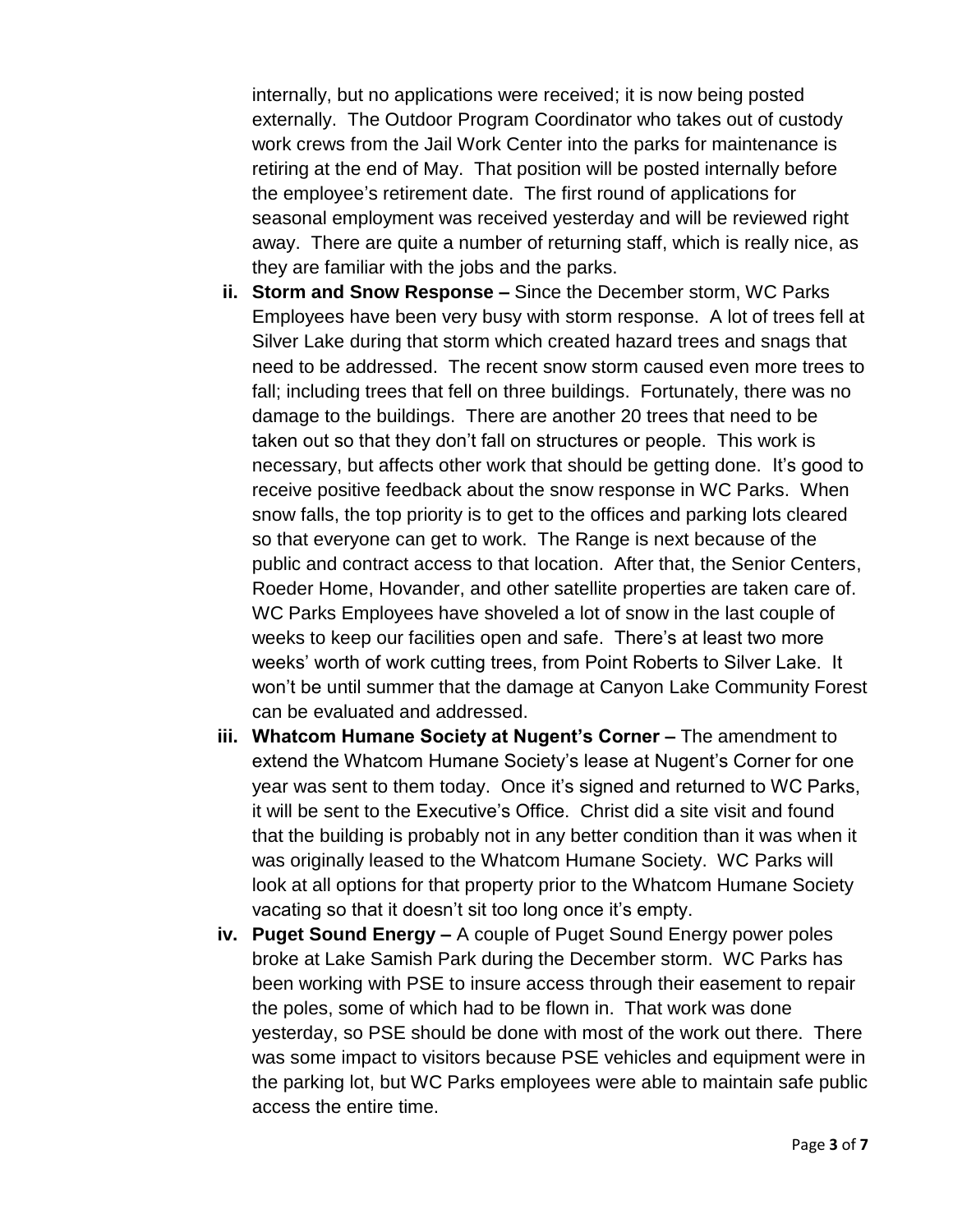- **v. Plantation Rifle Range HVAC Replacement –** Christ submitted a budget supplemental to reallocate the funds for the replacement of the Plantation Rifle Range HVAC system from 2019 to 2020. That will go to the Council next month.
- **vi. Lake Whatcom Park Trail Construction –** Staff is working on the trail construction plan for Lake Whatcom Park this coming summer.
- **vii. Jet Oldsters –** The Jet Oldsters are funding the replacement of the entrance door of the Ferndale Senior Center. That should be installed this coming month.
- **viii. Iron Chink –** The Iron Chink is currently being sandblasted and powder coated. Once that work is finished, it will be placed back on site so the structure to hold it can be built. Hopefully that will happen before the installation of the playground at Lighthouse Marine Park begins.

# **C. Director's Report – Michael McFarlane**

- **i. Whatcom County Information Technology –** The County is experiencing some pretty severe issues with malware. IT has really cracked down on any email that looks suspicious, as some of the malware that is coming in is an email that looks like it is coming from a legitimate County Employee with an invoice attached. Staff is being encouraged to delete any emails that look suspicious. There was one employee in our office that got infected and the CPU had to be unplugged and sent downtown to get cleaned. It takes two or three weeks for this process to be completed, so it is really disruptive to services.
- **ii. Open Government Training –** There is Open Government Training being offered by one Whatcom County's Attorneys at 9:00am on Thursday, February 28<sup>th</sup> in the Council Chambers of the Whatcom County Courthouse. This training is required for all members of volunteer boards and committees.
- **iii. Whatcom County Council on Aging –** Mary Carlson, the Director for the Whatcom County Council on Aging, is retiring at the end of the month. Two candidates are being interviewed today, so they should have a new Director shortly. WC Parks has a number of contracts with the Council on Aging. Their business offices are located in the Bellingham Senior Activity Center where they run a number of programs, as well as the extended meal programs to the smaller senior centers.
- **iv. Birch Bay Tideland Parcels –** There are two tideland parcels in Birch Bay that were tax foreclosures that will be transferred to WC Parks. WC Parks will become the custodian and owner of these tidelands so that they remain open for public access (the land parcels associated with them will remain private). This will go to Council two or three meetings from now.
- **v. Meals on Wheels –** Mike is working on a contract with the Whatcom Council on Aging regarding the meals and handling of money associated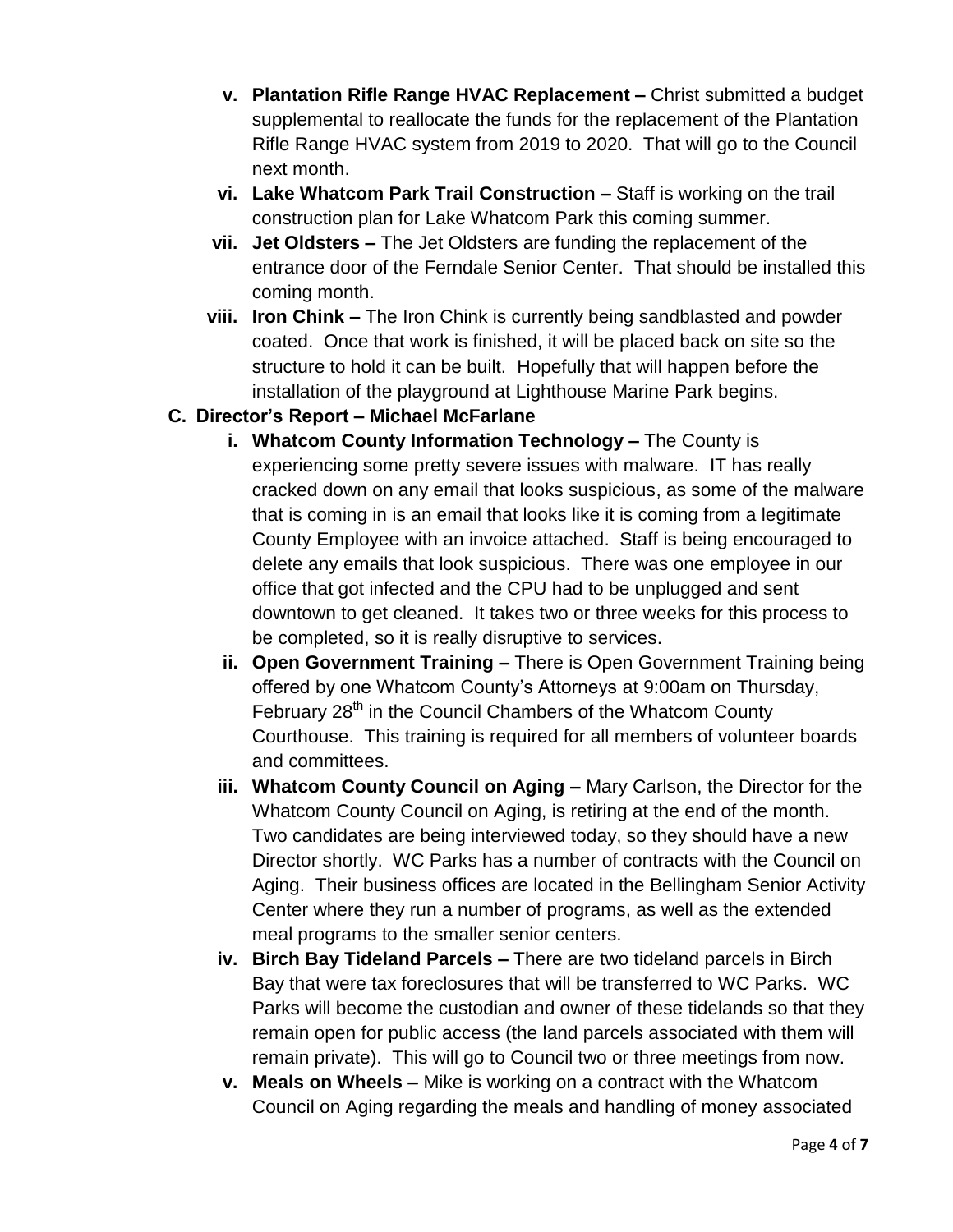with the meal program. Whatcom County has issues with employees collecting money for a non-County agency and is working with County Finance and Legal staff to hopefully find a solution.

- **vi. Cornwall Center –** The large parking lot in front of the Bellingham Senior Activity Center is leased from Cornwall Center by WC Parks, the City of Bellingham, and the Whatcom Council on Aging. The lease with Cornwall Center expires at the end of June 2019 and WC Parks is asking to extend the contract for at least five years.
- **vii. Bay Horizion Park –** There was a break in at Camp Horizon. Fortunately, the two high schoolers from Blaine responsible for the vandalism to the buildings were apprehended. They also smashed the windows out of the caretaker's truck. This is not the vandalism that happened last summer where three girls that lived in the neighborhood tried to start a fire on one of the roofs.
- **viii. Blaine School District –** The Blaine School District is exploring an elementary school in Birch Bay. Mike has meetings with the Superintendent to talk about the possibility of Bay Horizon Park being a site.
- **ix. Opportunity Council –** The Opportunity Council has obtained funding for the Food Bank at the East Whatcom Regional Resource Center, so that project is moving forward.
- **x. 2018 Budget –** WC Parks finished the 2018 budget in the black, which was very fortunate, as it was a tough year.
- **xi. Puget Sound Energy –** Mike is working with Puget Sound Energy on a trail easement for the use of some of their property. The easement expired about four years ago and PSE is just now getting around to writing up the agreement. PSE has had a lot of staff changes and WC Parks has been able to use the easement in the interim.

## **VIII. UNFINISHED BUSINESS**

**A. Proposal to register the Van Zandt Community Hall on the Washington Heritage Register –** Jeff Margolis reported the South Fork Community Association researched the details of registering the Van Zandt Community Hall on the Washington Heritage Register and found that it was too restrictive, so they will not be pursuing it. They also found that there is nothing that the Daughters of the American Revolution (DAR) had an interest in that matched what the Association is doing, so they are back at square one with a plan and no funding.

# **IX. NEW BUSINESS**

### **A. Potential impact of House Bill 1591** [http://lawfilesext.leg.wa.gov/biennium/2019-20/Pdf/Bills/House%20Bills/1591.pdf](http://lawfilesext.leg.wa.gov/biennium/2019-20/Pdf/Bills/House%20Bills/1591.pdf1) **–**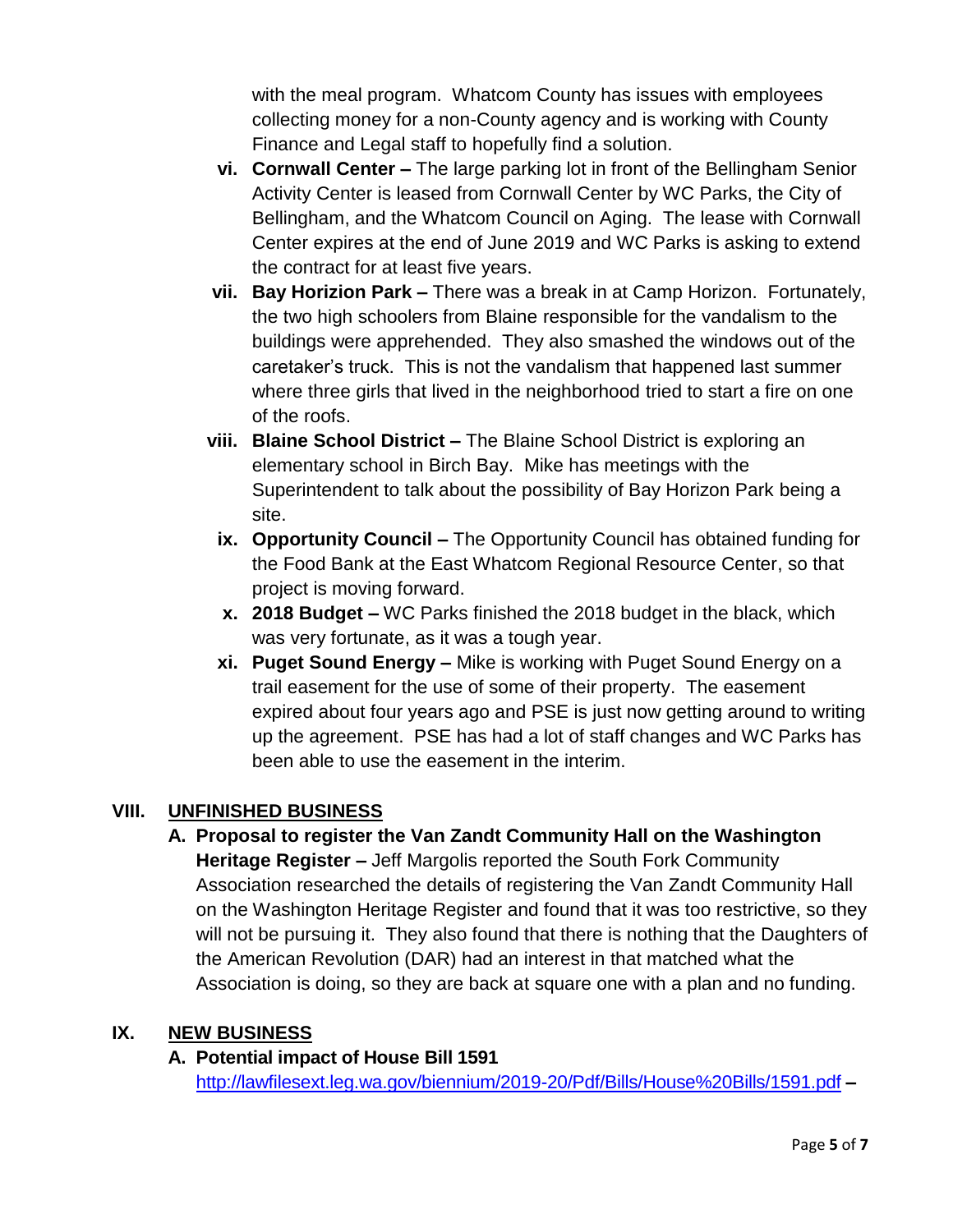House Bill 1591 is a piece of legislation that is essentially a bill of rights for the homeless. It's quite broad and would basically prohibit law enforcement, security, or staff from harassing the homeless. If harassment is interpreted by the homeless (for example, by trying to move them out a park, public building, greenspace, sidewalk, road, etc.), they would have the funding and support to civilly sue whoever is violating their rights. Right now, this bill is in committee. The Governor's Office, the Washington Association of Counties, the Washington Association of Cities, and the Washington Business Association are opposed to it because it basically prohibits anyone that has public property or lands from being able to manage them properly.

- **B. Potential sponsorship of a summit for 2020 that would address seasonal Aquatic resources and uses in the South Fork Valley (Margolis) –** Jeff Margolis would like WC Parks to consider sponsoring a summit in 2020 that would address seasonal aquatic resources and uses in the South Fork Valley. Mike has a meeting with the Administration next week, but has not yet spoken with them regarding this proposal. Jeff sees a need for the tribes, DNR, Public Works, the WC Health Department, the Corp. of Engineers, private property owners, and tubers to come together to find a solution to the chaos that comes from not having established drop in and take out points on the South Fork of the Nooksack River with parking and restroom facilities. Jeff feels like it is WC Parks responsibility as an agency with standing to do this. Suggestions were made for Jeff to contact DNR with his concern, as they own the river and WC Parks does not have property on the river that is suitable for drop in or take out locations. Sonja Max suggested DNR is currently creating a recreation plan and is working with advocates from different communities (mountain biking/moto/horseback/etc.) to represent these different interests. There is potential for Jeff's concern to become a part the next Parks Comprehensive Plan, but there would need to be strong advocacy and support from Council Members.
- **C. Recreational Assets of Statewide Significance (RASS) Study and recommendations –** The Recreation and Conservation Office is conducting a study to help fulfill the goals of the 2018 Washington State Recreation and Conservation Plan 2018-2022. The study will identify recreational assets of statewide significance, where gaps in recreational assets exist, and investment strategies and options for addressing those gaps and future needs. They're using a GIS based database and will have the first report out by the end of June. This study is significant because it is inventorying both public and private recreational opportunities and may be used to determine the types of projects that receive future funding and appropriations from the State.

## **X. ANNOUNCEMENTS**

Jeff Margolis announced that Citizen Kane will be shown this Friday at 7:00pm at the Zandt Community Hall. On Friday, March  $1<sup>st</sup>$  at 7:00pm, the movie Seeds will